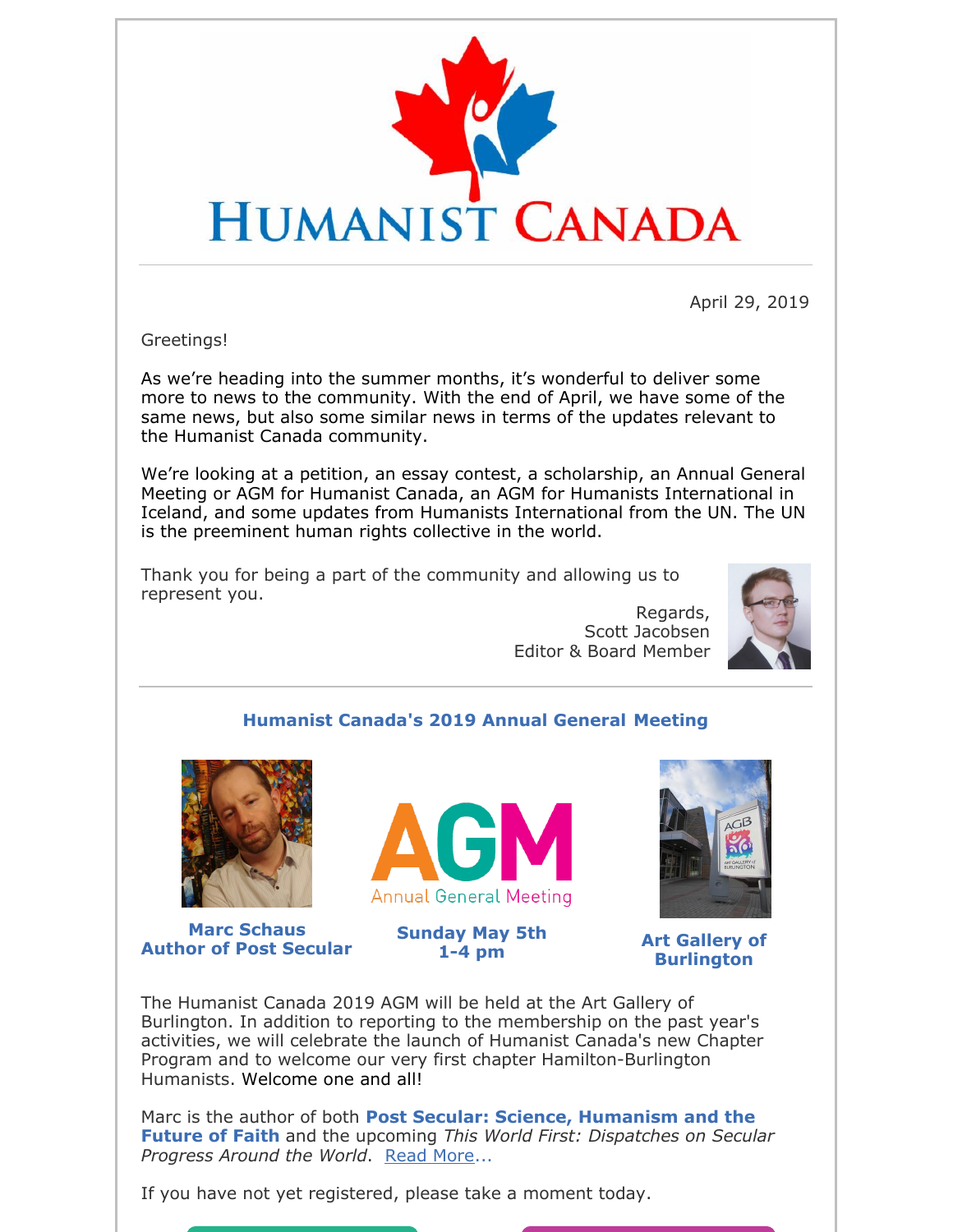AGM Packages will be emailed on May 2, 2019, look for yours.



# International News

Humanists International has launched a new Membership Blog featuring a round-up of members' news from the past month. This month includes the story about a cathedral you probably didn't

see, a visit of the UN Special Rapporteur, and a protest in solidarity with an alleged atheist in Saudi Arabia. **Check it out**!

\_\_\_\_\_\_\_\_\_\_\_\_\_\_\_\_\_\_\_\_\_\_\_\_\_

### Online Edition Freedom of Thought Report

Humanists International, Freedom of Thought Report is the most comprehensive report of its kind.



Published annually, with a more frequently updated online edition, it tells of the "untold millions of de facto humanists, atheists and otherwise religiously unaffiliated people living in countries where they face discrimination or outright persecution, both in society and at the hands of the state." *Andrew Copson, President of Humanists International* **Read online** or **download the report**.



### **Humanist Canada's Essay Contest...**

#### **Deadline for submissions is May 15, 2019.**

The Association humaniste du Québec and Humanist Canada have founded an essay contest for students at the high school and CEGEP level. There is a total of \$8,000 in prizes.

First place prize in each language will come to \$1,000.

The full information can be found at the Humanist Canada Essay Contest. Share this link with teachers, educators and youth who may be interested.

#### **More signatures are needed to help stop anti-choice harassment of patients!**

Feminists for Action Windsor started a petition after Windsor Regional Hospital CEO David Musyj indicated that they would not be applying for the 150m Bubble-Zone protection under the Safe Access to Abortion Services Act.



Please sign this petition to compel Windsor Regional Hospital, Metropolitan Campus to apply for and enforce the 150m bubble-zone protection and to provide for the safety, dignity, and freedom of choice of the individuals seeking these services.

> **Humanists International General Assembly 2019 in Reykjavik, Iceland**

It is happening on Sunday 2 June 2019 in Reykjavik, Iceland,